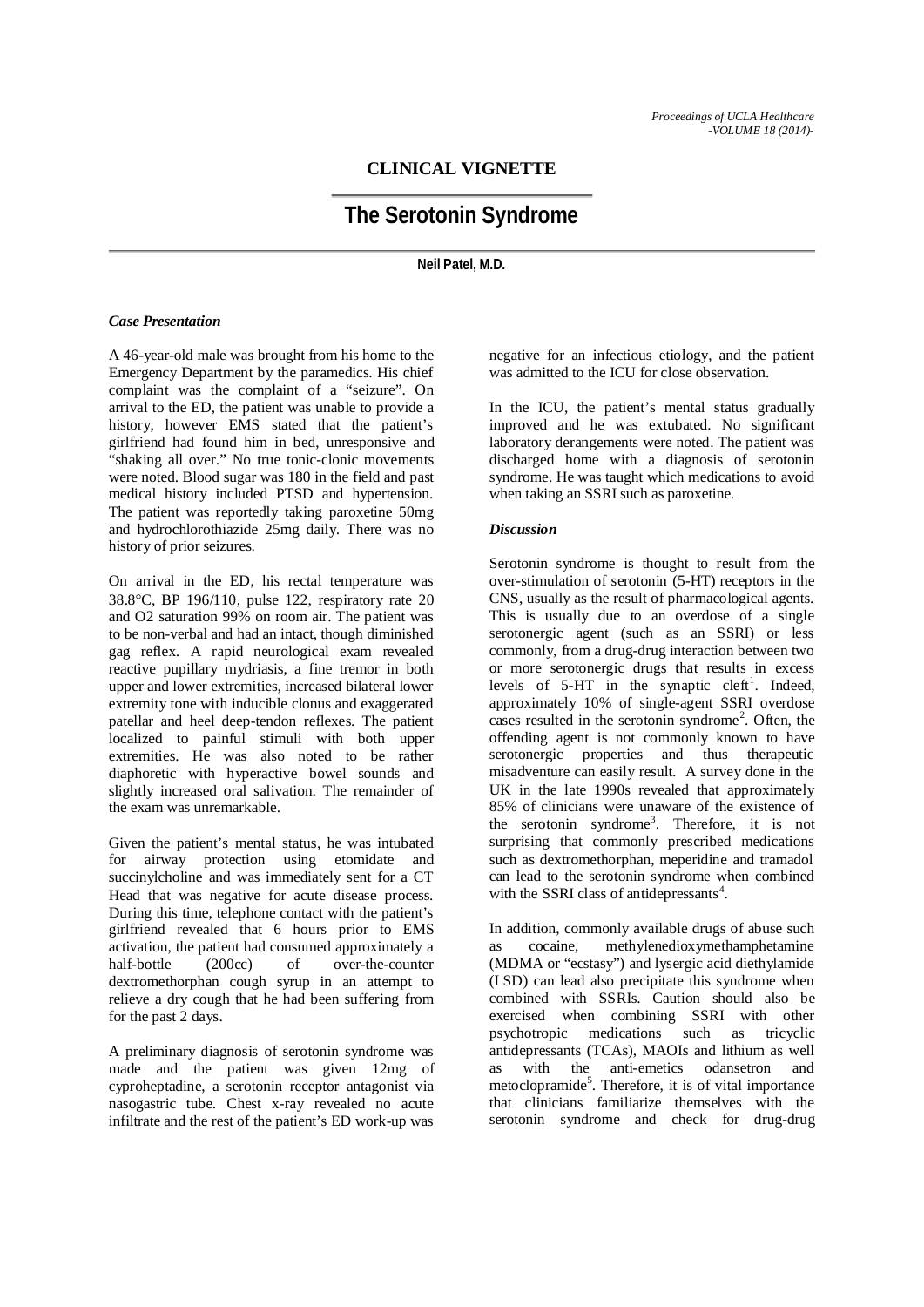interactions that can lead to this potentially fatal syndrome.

The serotonin syndrome is exclusively a clinical diagnosis without any confirmatory laboratory or radiographic findings. It is often thought of as a clinical triad involving autonomic hyperactivity, alteration in mental status and neuromuscular dysfunction. However, as with many classic triads, not all features are necessarily present in all patients<sup>5</sup>.

To assist clinicians in the diagnosis of this syndrome, the Hunter Serotonin Toxicity Criteria, have been developed which report a sensitivity and specificity of 84% and 97%, respectively in identifying this syndrome<sup>6</sup>. According to these criteria, a patient must have exposure to a serotonergic agent along with one of the following:

- · Spontaneous clonus
- Inducible clonus  $+$  agitation or diaphoresis
- Ocular clonus  $+$  agitation or diaphoresis
- **Hypertonia**
- Temperature  $>38^{\circ}$ C + inducible or ocular clonus

As is expected, the serotonin syndrome can range in severity from mild to severe and can be lifethreatening. Symptoms tend to manifest within several hours of taking the offending agent<sup>5</sup>. At the mild end of the spectrum, patients may exhibit only a mild tremor and possibly hypertension, whereas in its severe form, patients can be severely hyperthermic and increased neuromuscular activity can lead to rhabdomyolysis and acute renal failure.

A review of 127 cases reported the most common clinical findings were myoclonus, hyperreflexia, tachycardia, confusion, hyperthermia and diaphoresis. They also found that serum levels of serotonergic drugs was either therapeutic or subtherapeutic, making the syndrome possible even in the absence of overdose<sup>7</sup>. Therefore, a high index of suspicion must be maintained for this diagnosis in the correct clinical setting.

As can be imagined, the differential diagnosis for a patient presenting with the signs and symptoms of the serotonin syndrome is diverse and includes hypoglycemia, intracranial hemorrhage, sepsis, cocaine/amphetamine ingestion, alcohol/benzodiazepine withdrawal and seizure. However, the neuroleptic malignant syndrome (NMS) and malignant hyperthermia are most often confused with the serotonin syndrome. In NMS, one often finds that there is a "lead-pipe" rigidity to the musculature rather than clonus and history suggests the intake of a neuroleptic (rather than a serotonergic)

agent, making the two entities clinically distinguishable<sup>8</sup>. Malignant hyperthermia, on the other hand, usually occurs within minutes after administration of succinylcholine or an inhaled anesthetic and presents with hyporeflexia (rather than the hyperreflexia of serotonin syndrome)<sup>9</sup>.

Once the diagnosis is suspected, treatment generally focuses on supportive care and the cessation of all serotonergic agents. Protection of the airway is the highest concern and patients with persistent altered mental status should be intubated. Patients with significant neuromuscular activity leading to hyperthermia and/or rhabdomyolysis, intubation and skeletal muscle paralysis with long-acting nondepolarizing agents such as vecuronium should be highly considered<sup>10</sup>.

Once the airway is stable and serotonergic drugs have been discontinued, treatment focuses on the normalization of vital signs and chemical sedation of the agitated or anxious patient. IV crystalloid fluids should be provided to restore intravascular volume and replace increased insensible losses from elevated neuromuscular activity. Benzodiazepines should also be used to achieve chemical sedation as physical restrains will not reduce neuromuscular activity and puts patients at increased risk of rhabdomyolysis $^{11}$ . Indeed, benzodiazepines have been shown to improve survival in animal models $^{12, 13}$ .

Though shown to be effective in only small trials, adjunctive treatment with 5-HT receptor antagonists such as cyproheptadine remains the recommended therapy for moderate to severe cases of the serotonin syndrome<sup>13, 14</sup>. Cyproheptadine acts as a  $5HT_{1A}$  and  $5-\text{HT}_2$  receptor antagonist, and should be given at an initial adult dose of 8 to 12 mg, followed by 2 mg every two hours until a clinical response is achieved<sup>15</sup>. Of note, this drug is only available in oral form and is administered via nasogastric tube in intubated patients. In severe cases, chlorpromazine (a neuroleptic agent with non-specific serotonin receptor antagonism properties) can be used in doses of 50 to 100 mg and can be given parenterally (either IM or IV). However, one must be sure to differentiate serotonin syndrome from the neuroleptic malignant syndrome as use of chlorpromazine can exacerbate the latter condition<sup>13</sup>.

Patients will typically improve within 24 to 72 hours with the cessation of all serotonergic agents and the selective use of the above therapies, as was noted in our subject patient<sup>5</sup>. The key in limiting morbidity and mortality from the serotonin syndrome lies in its prevention. Therefore, it is critically important that